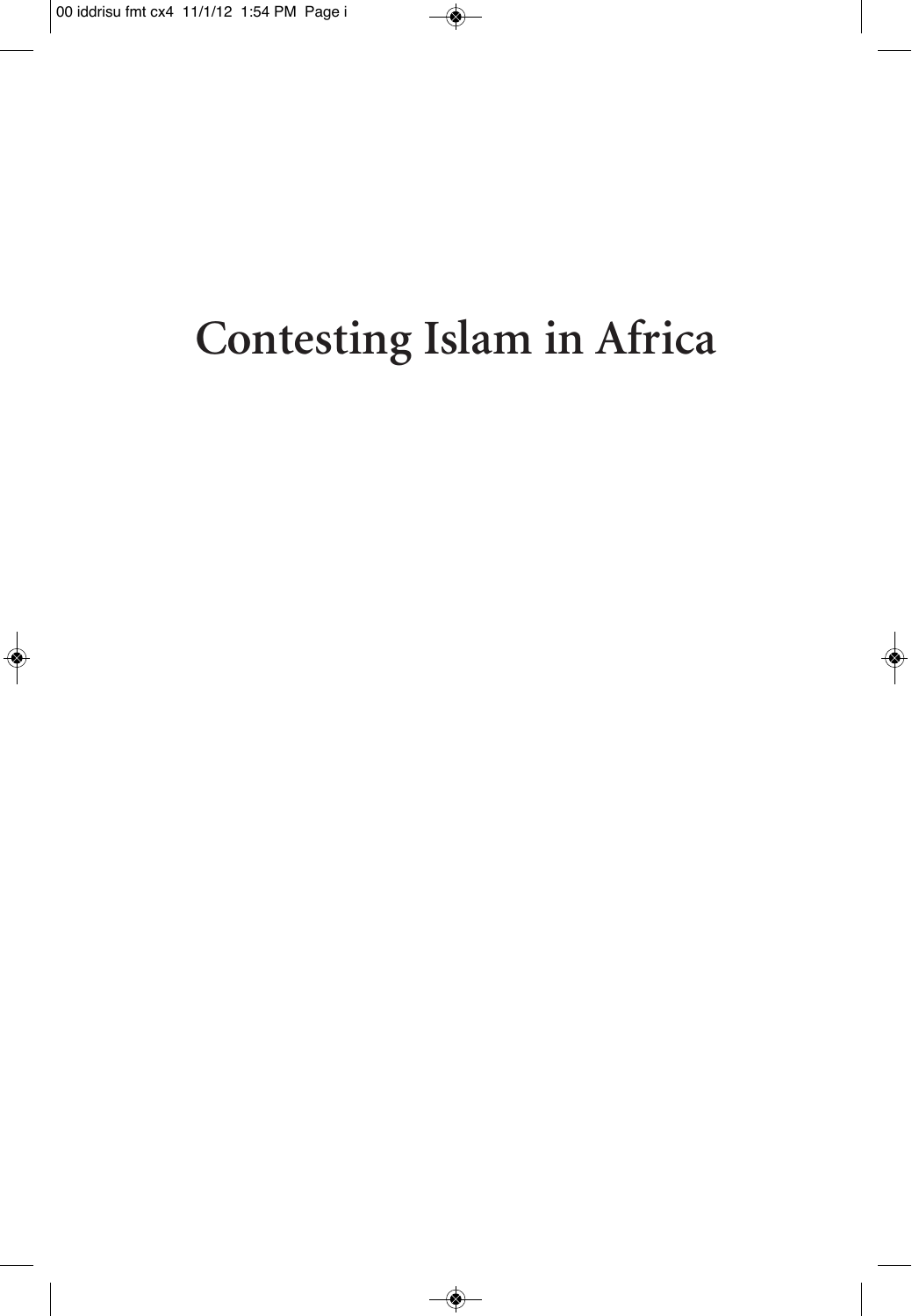#### Carolina Academic Press African World Series Toyin Falola, Series Editor

*Africa, Empire and Globalization: Essays in Honor of A. G. Hopkins* Toyin Falola, editor, and Emily Brownell, editor

*African Entrepreneurship in Jos, Central Nigeria, 1902–1985* S.U. Fwatshak

*An African Music and Dance Curriculum Model: Performing Arts in Education* Modesto Amegago

*Authority Stealing: Anti-Corruption War and Democratic Politics in Post-Military Nigeria* Wale Adebanwi

*The Bukusu of Kenya: Folktales, Culture and Social Identities* Namulundah Florence

*Contemporary African Literature: New Approaches* Tanure Ojaide

*Contesting Islam in Africa: Homegrown Wahhabism and Muslim Identity in Northern Ghana, 1920–2010* Abdulai Iddrisu

> *Democracy in Africa: Political Changes and Challenges* Saliba Sarsar, editor, and Julius O. Adekunle, editor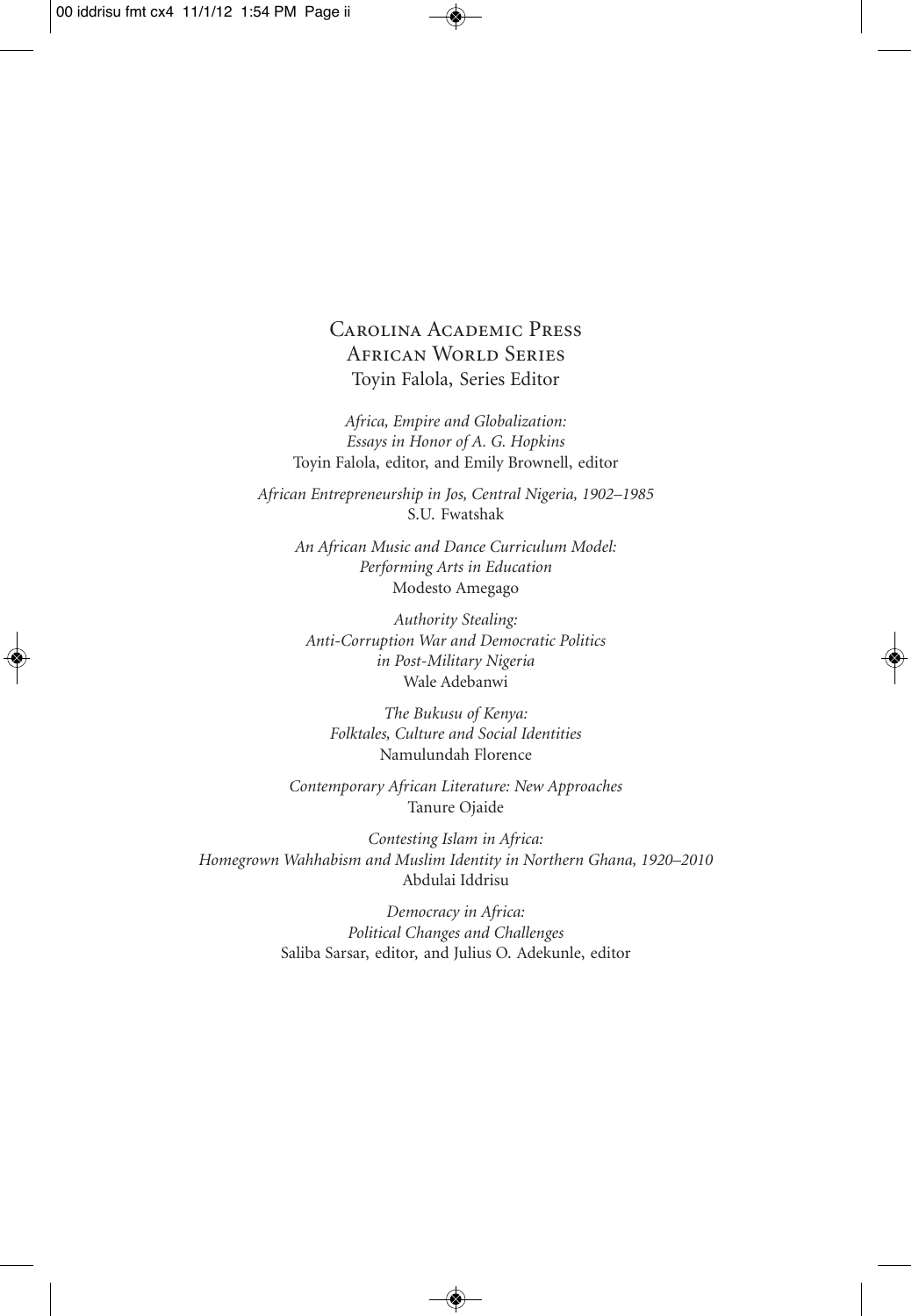*Diaspora and Imagined Nationality:* USA-Africa Dialogue *and Cyberframing Nigerian Nationhood* Koleade Odutola

*Food Crop Production, Hunger, and Rural Poverty in Nigeria's Benue Area, 1920–1995* Mike Odugbo Odey

*Globalization: The Politics of Global Economic Relations and International Business* N. Oluwafemi Mimiko

> *In Search of African Diasporas: Testimonies and Encounters* Paul Tiyambe Zeleza

*Intercourse and Crosscurrents in the Atlantic World: Calabar-British Experience, 17th–20th Centuries* David Lishilinimle Imbua

> *Perspectives on Feminism in Africa* 'Lai Olurode, editor

*Pioneer, Patriot, and Nigerian Nationalist: A Biography of the Reverend M. D. Opara, 1915–1965* Felix Ekechi

*The Tiv and Their Southern Neighbours, 1890–1990* Emmanuel Chiahemba Ayangaôr

*The Women's War of 1929: A History of Anti-Colonial Resistance in Eastern Nigeria* Toyin Falola and Adam Paddock

*The Yoruba Frontier: A Regional History of Community Formation, Experience, and Changes in West Africa* Aribidesi Usman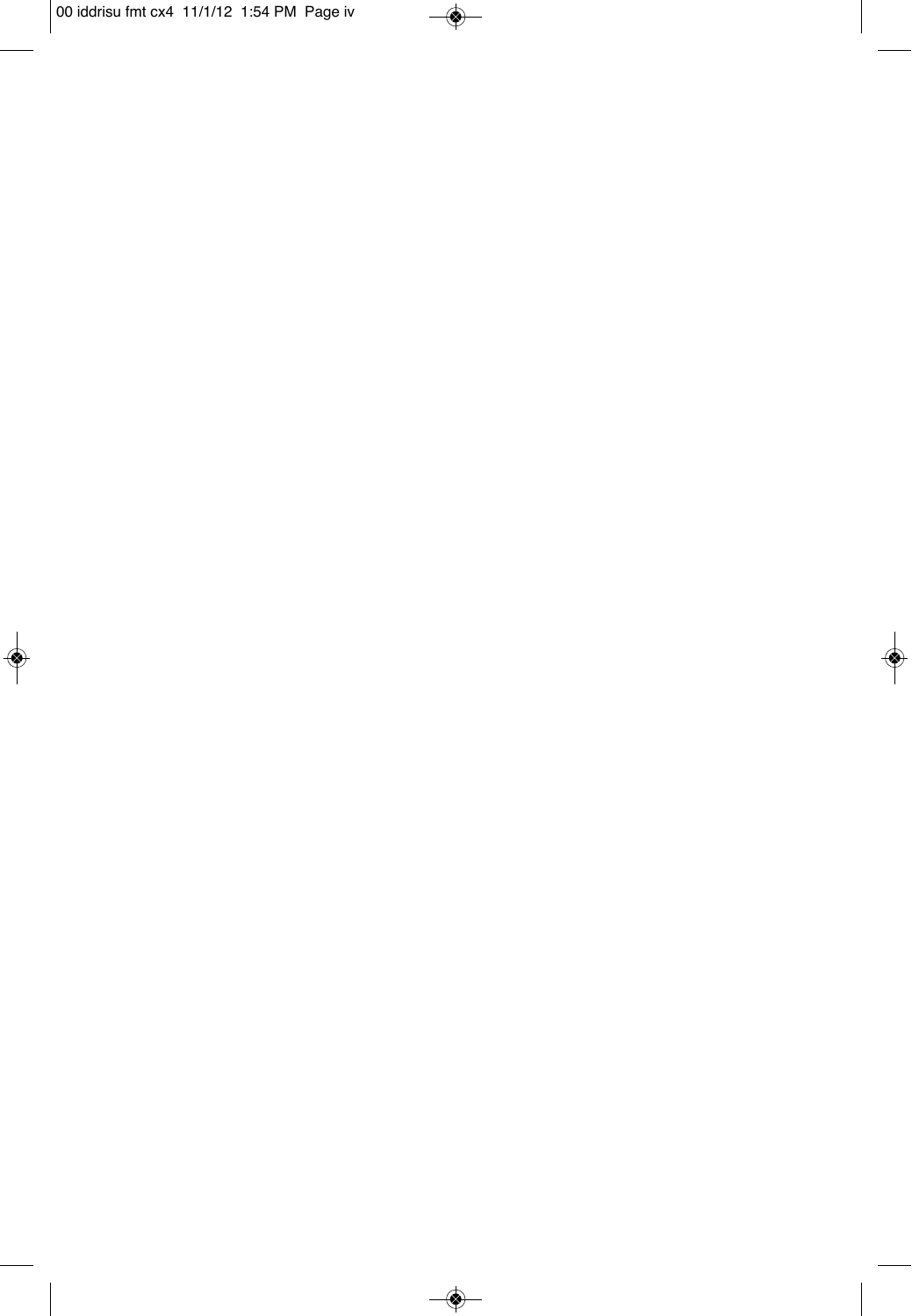## **Contesting Islam in Africa**

#### *Homegrown Wahhabism and Muslim Identity in Northern Ghana, 1920–2010*

**Abdulai Iddrisu**

Carolina Academic Press Durham, North Carolina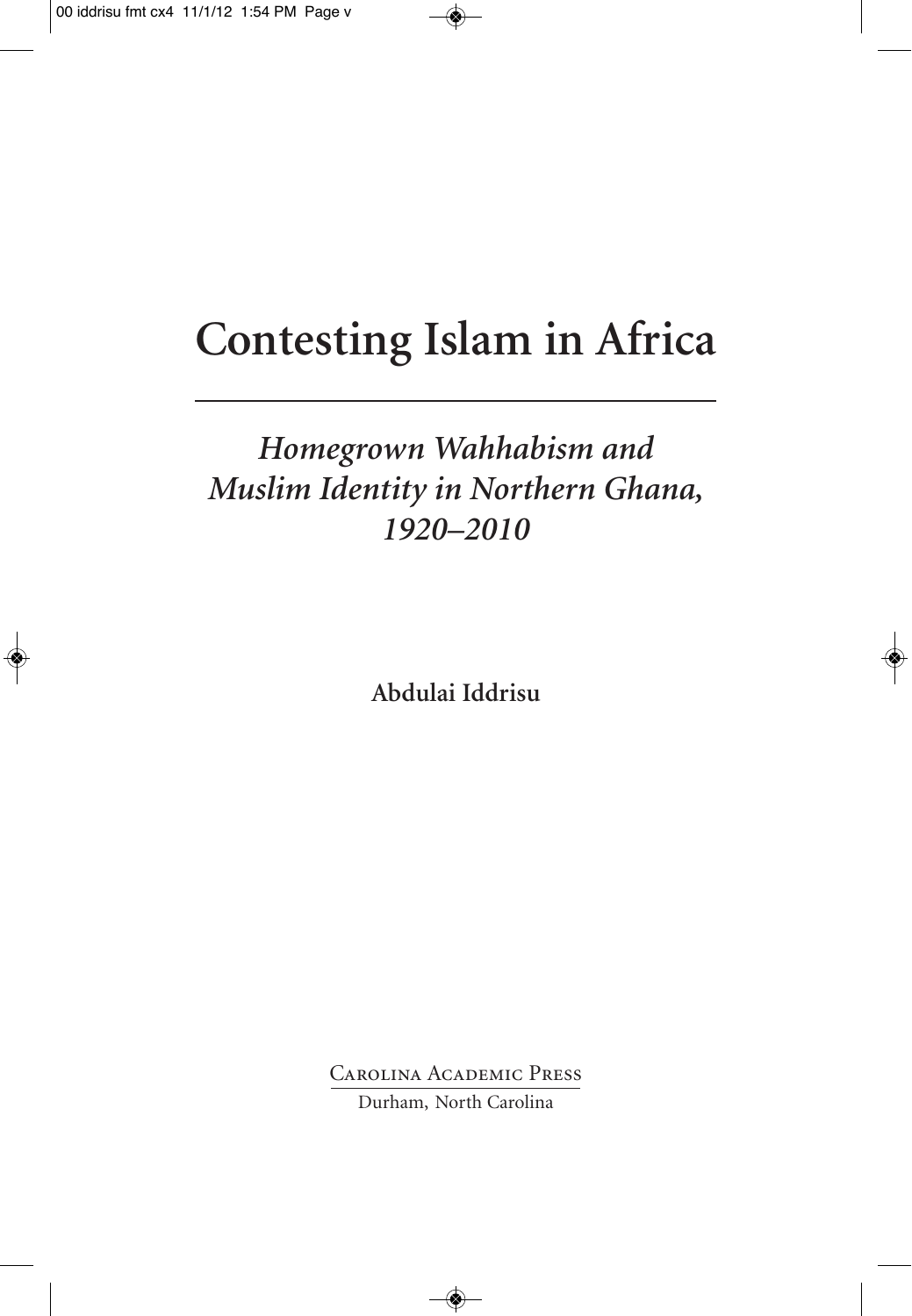Copyright © 2012 Abdulai Iddrisu All Rights Reserved

Library of Congress Cataloging-in-Publication Data

Iddrisu, Abdulai, 1966-

Contesting Islam in Africa : homegrown Wahhabism and Muslim identity in northern Ghana, 1920-2010 / Abdulai Iddrisu.

p. cm.

Includes bibliographical references and index.

ISBN 978-1-59460-916-9 (alk. paper)

1. Wahhabiyah--Ghana. 2. Islamic sects--Ghana. 3. Islamic religious education--Ghana. 4. Ulama--Ghana. 5. Muslims--Ghana. I. Title.

BP64.G4I37 2012 297.09667'0904--dc23

#### 2011047028

Carolina Academic Press 700 Kent Street Durham, North Carolina 27701 Telephone (919) 489-7486 Fax (919) 493-5668 www.cap-press.com

Printed in the United States of America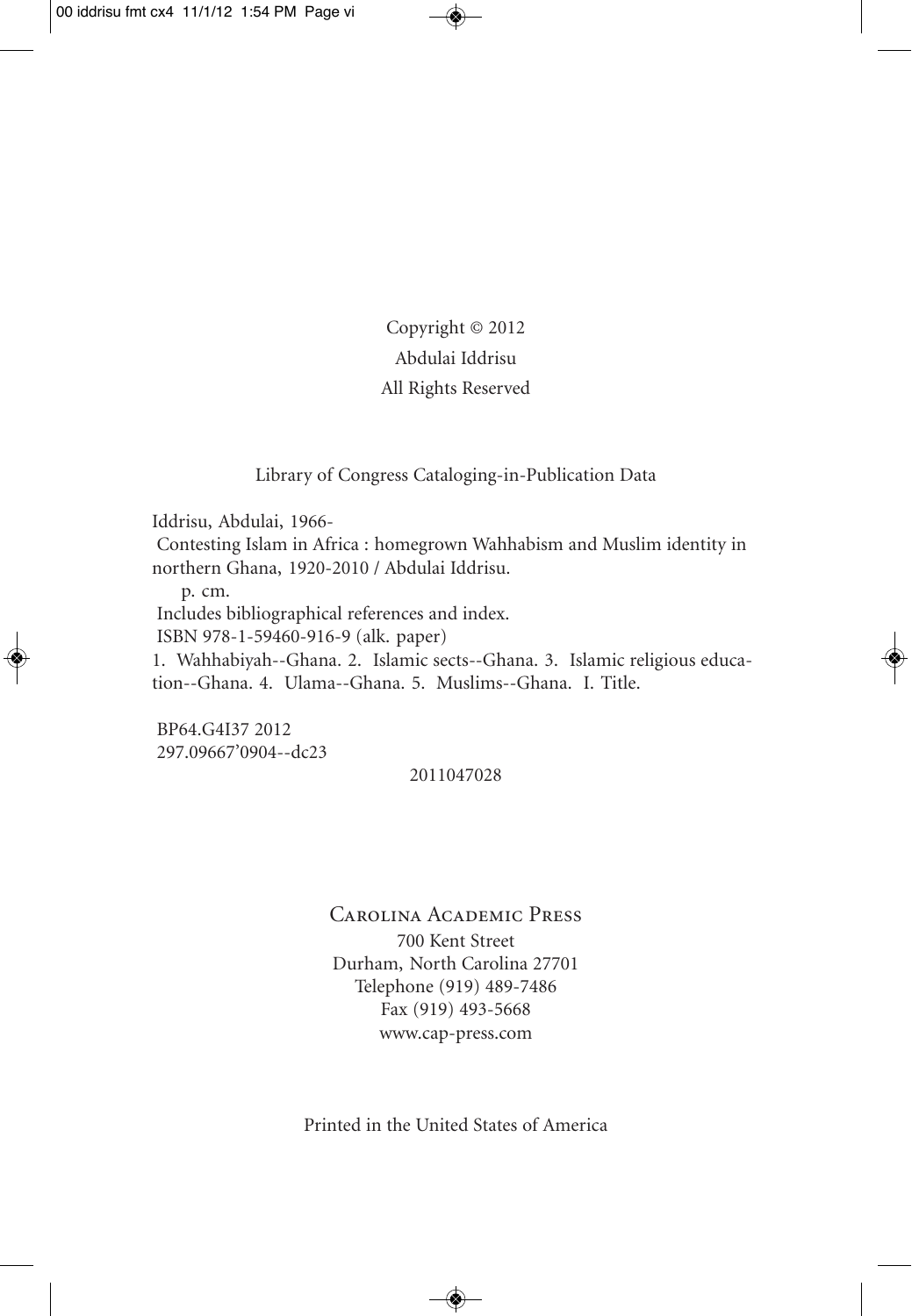For my late wife, Ruhaina, and our daughters, Neina and Pagnaa.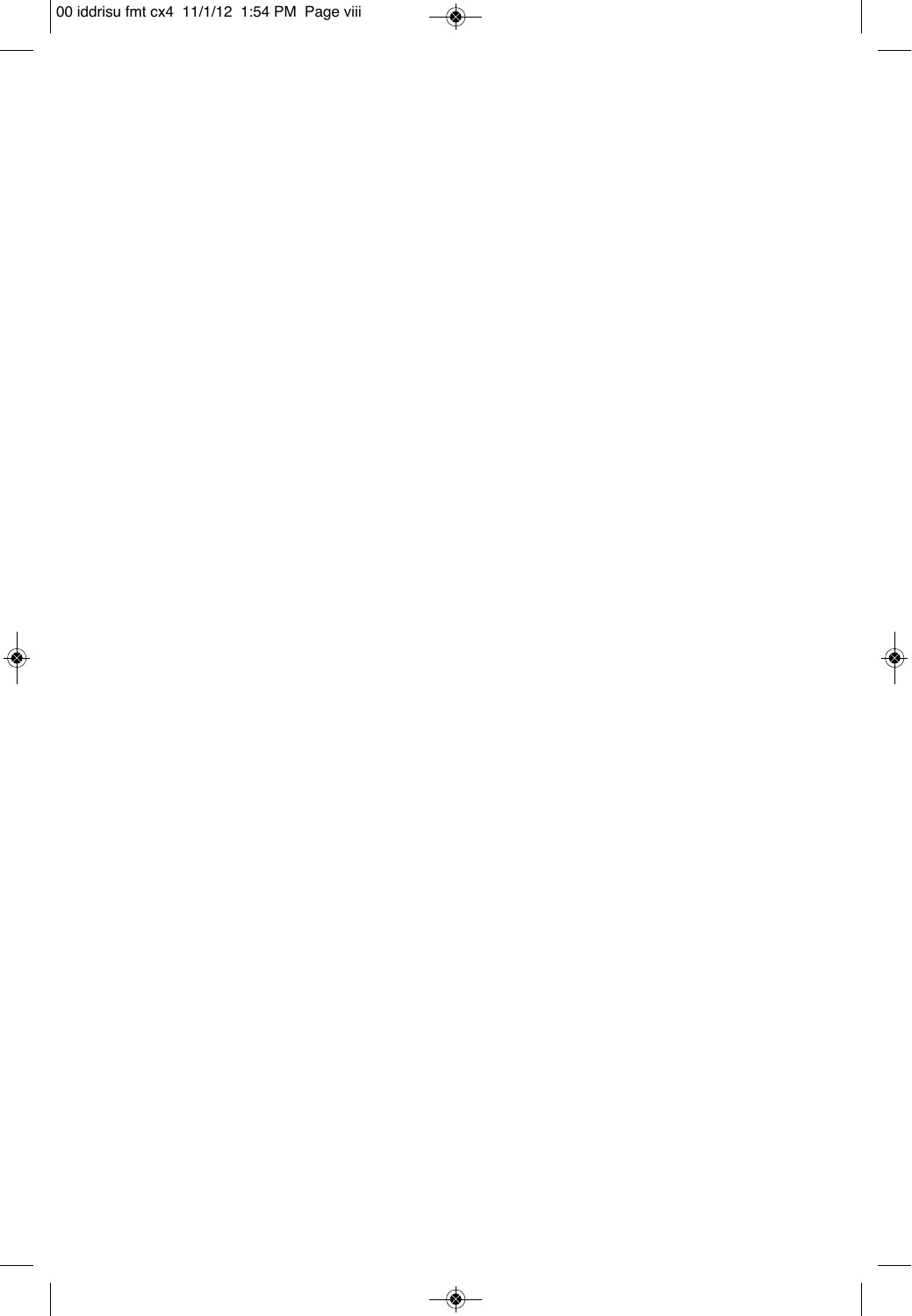### **Contents**

| List of Figures                                                                                                                                                                                                                                 | xi                               |
|-------------------------------------------------------------------------------------------------------------------------------------------------------------------------------------------------------------------------------------------------|----------------------------------|
| Series Editor's Foreword                                                                                                                                                                                                                        | xiii                             |
| Acknowledgments                                                                                                                                                                                                                                 | XV                               |
| Chapter One • Introduction<br><b>Historical Perspectives</b><br>Research Issues                                                                                                                                                                 | 3<br>6<br>10<br>12               |
| <b>Basic Arguments</b><br>Literature Review<br>Methodology and Sources<br>The Chapters in Brief                                                                                                                                                 | 15<br>21<br>23                   |
| Chapter Two • The World of Alhaji Yusuf Soalihu (Afa Ajura)<br>Life and Education of Afa Ajura<br>The Penetration of Sufi Islam<br>Tajdid and Islah: Reformist and Revivalist Ideas<br>Wahhabism<br>Conclusion                                  | 25<br>27<br>33<br>43<br>52<br>59 |
| Chapter Three • Politics of Muslim Education<br>British Colonial Policies and Muslim Education, 1920-1940s<br>The Noninterventionist Policies of the 1950s<br>Muslim Education and the Accelerated Development Plan<br>for Education, 1951-1952 | 61<br>63<br>70<br>75             |
| The African Education Report of 1953 and Muslim Education<br>Muslim Education and Nationalist Politics: The Muslim                                                                                                                              | 83                               |
| <b>Association Party</b><br>Afa Ajura and the Politics of Muslim Education<br>Conclusion                                                                                                                                                        | 87<br>90<br>92                   |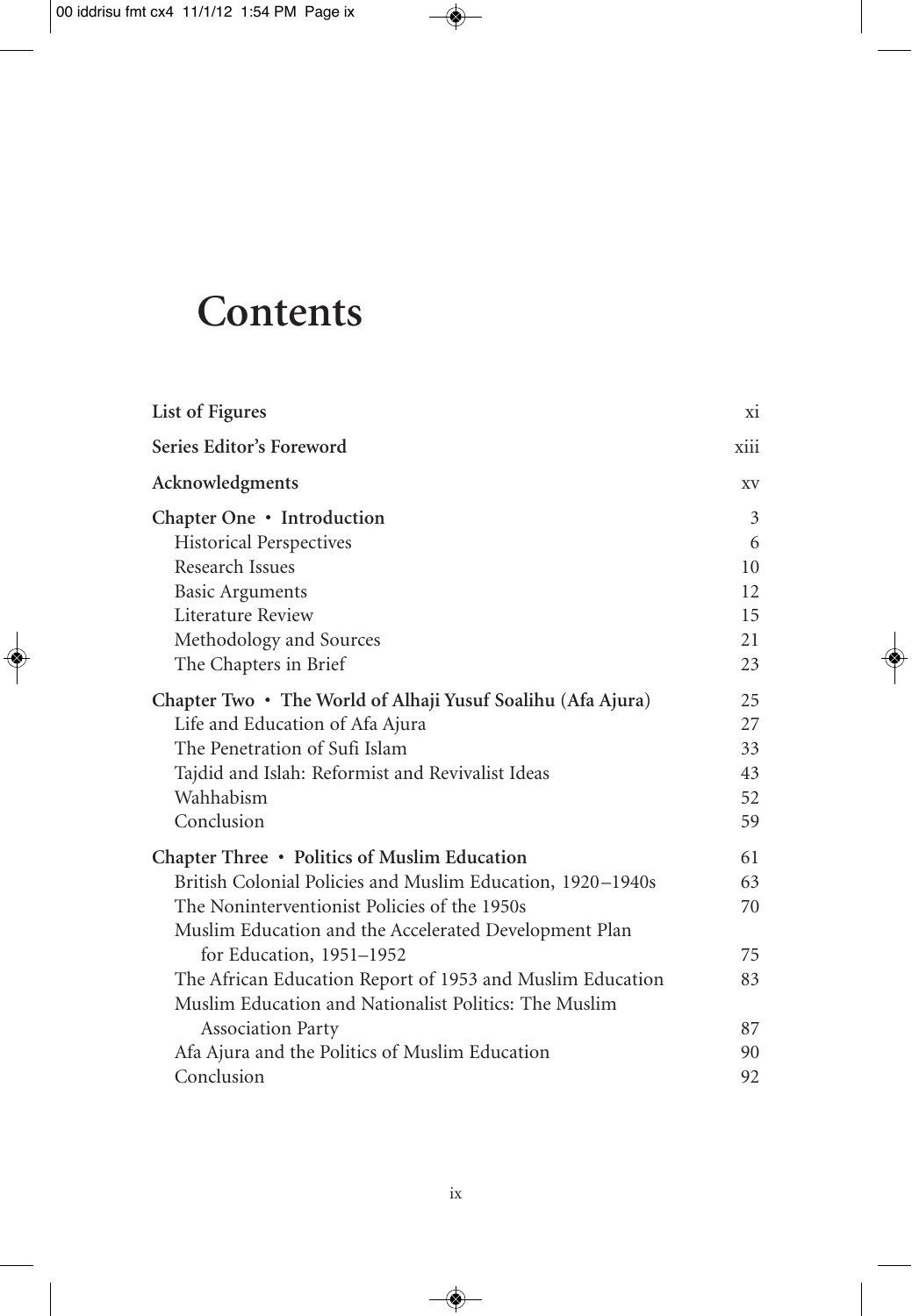#### x CONTENTS

| Chapter Four • The Munchere: The Rejecters and Religious Change |     |  |
|-----------------------------------------------------------------|-----|--|
| The Munchere Community                                          |     |  |
| The Munchere and the Tijaniyya                                  |     |  |
| The Debates                                                     |     |  |
| The Initial Clashes                                             |     |  |
| Anbariyya Islamic Institute: Growth of Modern Islamic           |     |  |
| Education in the 1950s                                          | 129 |  |
| Conclusion                                                      | 137 |  |
| Chapter Five • Transnational Muslim Education:                  |     |  |
| Social and Religious Mediation                                  | 139 |  |
| Push and Pull                                                   | 141 |  |
| The Policy of Arabization Through Education                     | 144 |  |
| The Saudi Encroachment: Ideological Education                   |     |  |
| Religious Conflicts Redefined                                   |     |  |
| Mallam Abdulai Maikano and the Munchere Assaults                | 166 |  |
| Islam, Education and the Public Sphere                          | 170 |  |
| Conclusion                                                      | 177 |  |
| Chapter Six • Socio-Economic Transformation:                    |     |  |
| The Returnee Ulama as Elites                                    | 179 |  |
| The Returnee Ulama as Elites                                    | 182 |  |
| The Formation of Associations (NGOs) and Social Islam           |     |  |
| The Reform Project                                              | 193 |  |
| The Modernization of the Makaranta                              | 197 |  |
| The Ma'had A'la-the Superior Institute                          | 206 |  |
| The Returnee Ulama and Literacy                                 | 214 |  |
| The Returnee Ulama as Misguided Cadres                          | 217 |  |
| Conclusion                                                      | 226 |  |
| Chapter Seven • Conclusion                                      |     |  |
| Bibliography                                                    |     |  |
| About the Author                                                |     |  |
| Index                                                           |     |  |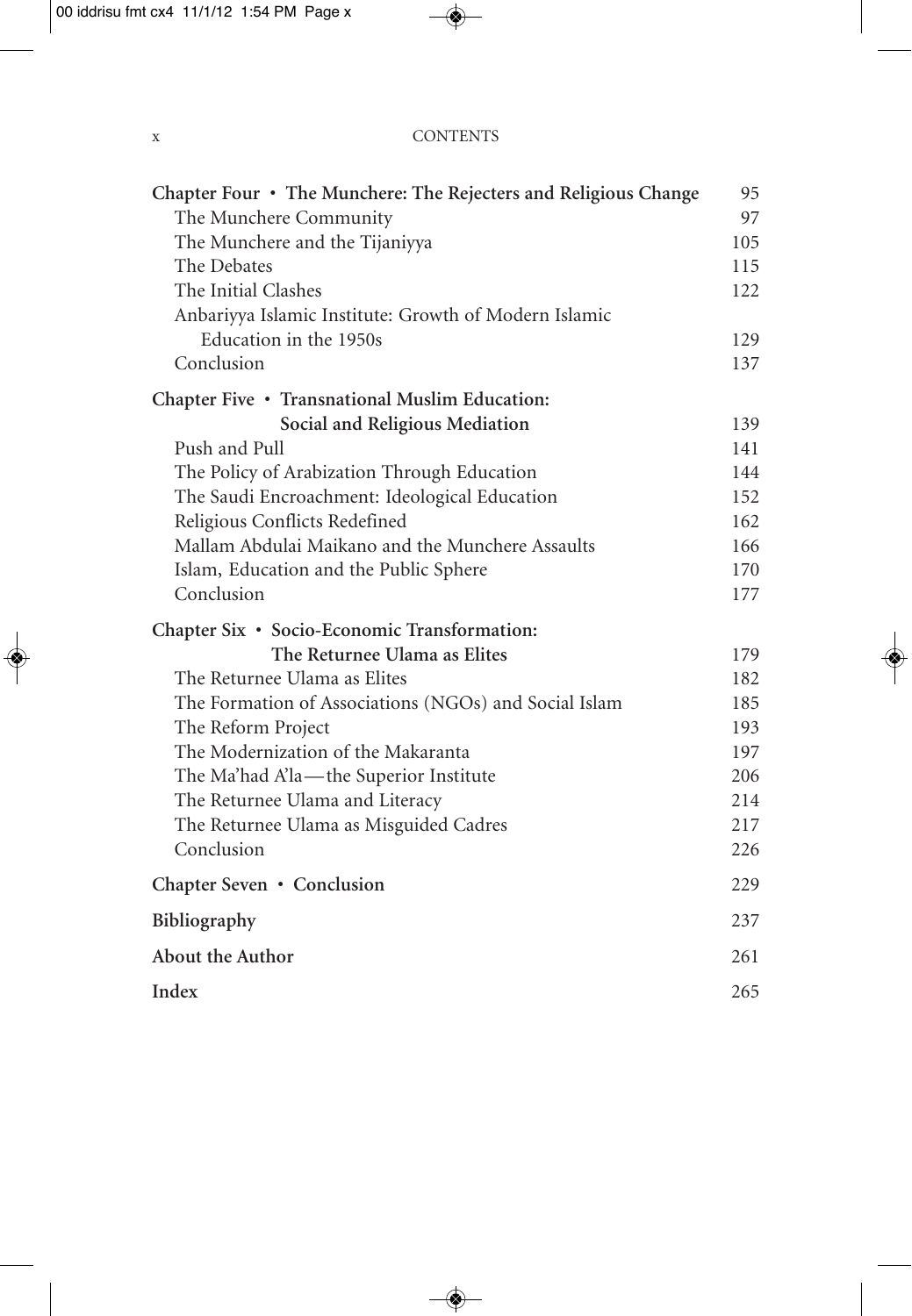# **List of Figures**

|                | Figure 1-1: Map of Ghana Showing Northern Ghana                                                                                                                                            | $\overline{2}$ |
|----------------|--------------------------------------------------------------------------------------------------------------------------------------------------------------------------------------------|----------------|
| Figure 2-1:    | Afa Yusuf Soalihu Ajura at a Graduation Ceremony<br>at Anbariyya, Tamale                                                                                                                   | 31             |
|                | Figure 4-1: A Cross-Section of the Munchere Community During<br>Id Prayers at the Anbariyya Islamic Institute in the<br>Late 1960s                                                         | 103            |
|                | Figure 4-2: Afa Ajura and some members of the Anbariyya                                                                                                                                    | 109            |
|                | Figure 4-3: Afa Ajura at a forum in Tamale with Jerry John Rawlings<br>soon after the December 31, 1981, revolution in Ghana                                                               | 127            |
|                | Figure 4-4: Afa Ajura Talking to Anbariyya Pupils in Front of the<br>New, Two-Story Anbariyya School Block                                                                                 | 132            |
|                | Figure 4-5: Issah Bello with Shaykh Dr. Mohammed, First Egyptian<br>Teacher Posted to Anbariyya (in 1971)                                                                                  | 135            |
| Figure $5-1$ : | Shaykh Dr. Mohammed Abdul-Rahman, the First<br>Egyptian Scholar Posted to Anbariyya, at a Ceremony at<br>Anbariyya with the Young Mallam Issah Bello Translating<br>into Hausa and Dagbani | 152            |
|                | Figure 6-1: The Al-Marshum Mas'ud Isah Mosque, Busunu,<br>Near Damongo, Northern Ghana                                                                                                     | 193            |
|                | Figure 6-2: The Library of a Returnee Scholar in Tamale                                                                                                                                    | 198            |
| Figure $6-3$ : | Statistics of New Ulama at Post at Anbariyya Islamic<br>High School, 2005                                                                                                                  | 201            |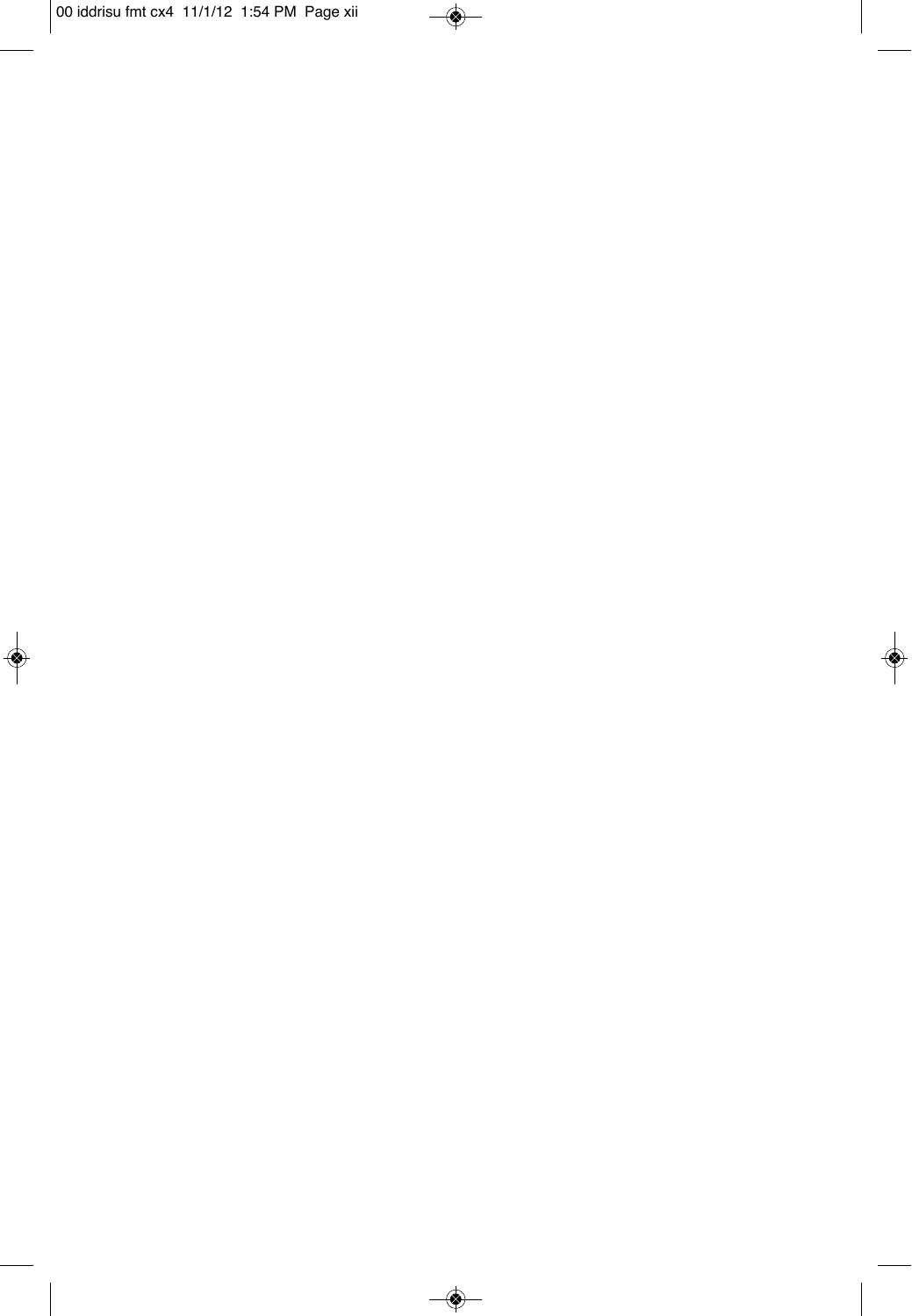### **Series Editor's Foreword**

The *Carolina Academic Press African World Series*, inaugurated in 2010, offers significant new works in the field of African and Black World studies. The series provides scholarly and educational texts that can serve both as reference works and as readers in college classes.

Studies in the series are anchored in the existing humanistic and the social scientific traditions. Their goal, however, is the identification and elaboration of the strategic place of Africa and its Diaspora in a shifting global world. More specifically, the studies will address gaps and larger needs in the developing scholarship on Africa and the Black World.

The series intends to fill gaps in areas such as African politics, history, law, religion, culture, sociology, literature, philosophy, visual arts, art history, geography, language, health, and social welfare. Given the complex nature of Africa and its Diaspora, and the constantly shifting perspectives prompted by globalization, the series also meets a vital need for scholarship connecting knowledge with events and practices. Reflecting the fact that life in Africa continues to change, especially in the political arena, the series explores issues emanating from racial and ethnic identities, particularly those connected with the ongoing mobilization of ethnic minorities for inclusion and representation.

> Toyin Falola University of Texas at Austin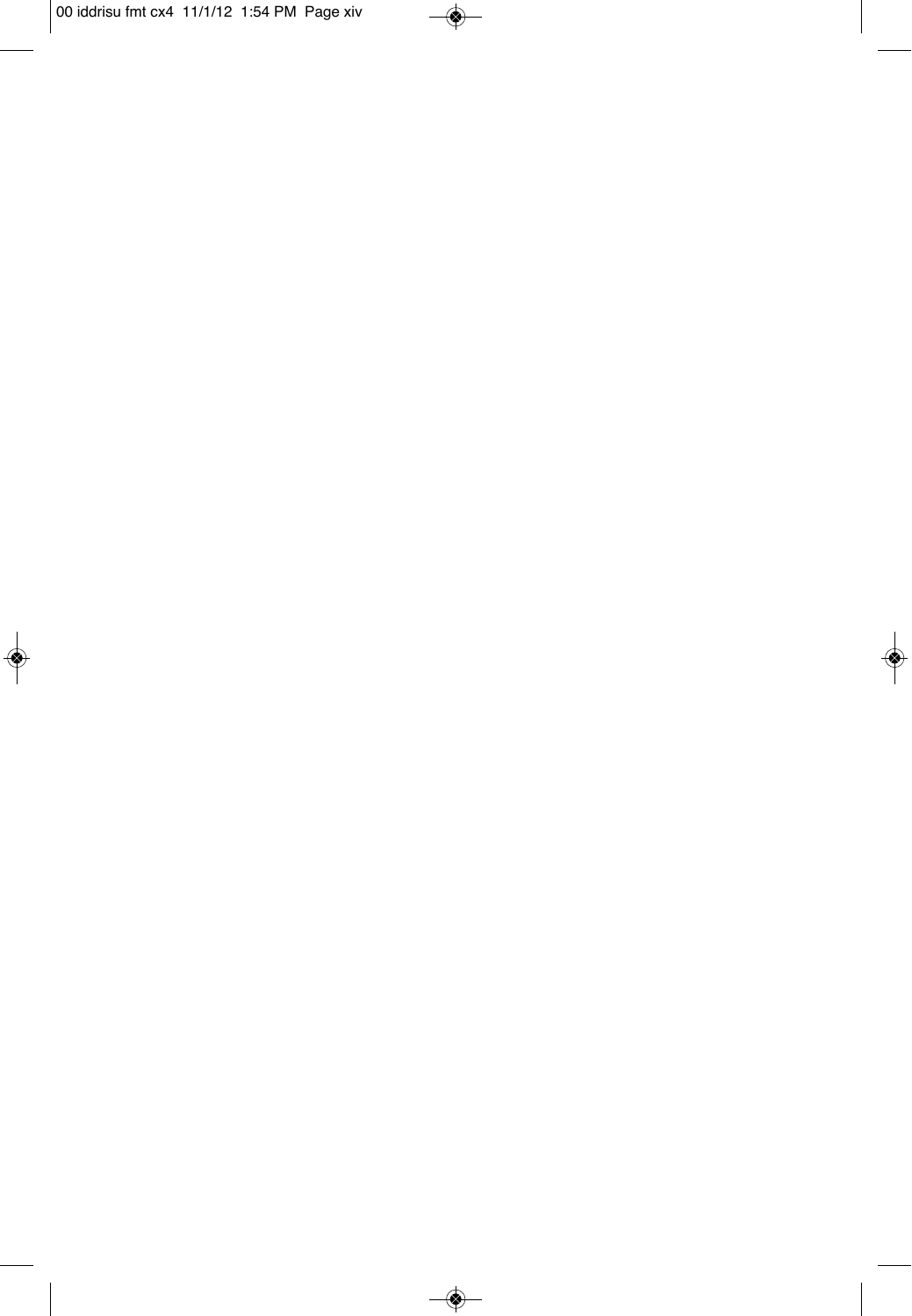### **Acknowledgments**

I wish to thank all those whose kind generosity and varied contributions made this study possible; I owe them a lot more than I can probably assess. Dr. Jean Allman, Professor of African History and my advisor, who encouraged me since I joined the graduate program at the University of Illinois at Urbana-Champaign, remained a family member throughout the difficult times and exhibited a great deal of zeal and patience for my work. I also thank Charles Stewart, Professor Emeritus of African History, for his insight and preparedness to assist at every stage, and Dr. David Owusu-Ansah, professor of African History at James Madison University, for his encouragement. Dr. Kenneth Cuno and Dr. James Brennan gave useful comments on an earlier version of this work. The Rev. Dr. Patrick J. Ryan, S.J., former Dean of the Faculty of Arts at Ghana's University of Cape Coast and now the Laurence J. McGinley Chair of Religion and Society at Fordham University, tutored me at Cape Coast University and has remained an inspiration and source of encouragement. This research was supported by a fellowship from the International Dissertation Field Research Fellowship Program of the Social Science Research Council with funds provided by the Andrew W. Mellon Foundation.

I wish to thank the numerous informants, though duly acknowledged in the footnotes, for accepting me into their homes and for the readiness with which they provided answers to my nagging questions. I am also indebted to the personnel at the Public Records and Archives Adminstration offices at Tamale and Accra, especially Mr. Mahama Mampru-doo and Bright Pooby, for their preparedness to work at odd hours to get material for me; the personnel at the National Archives at Kew Garden, London; my colleagues at St. Olaf College History Department for the collegiate environment; Sarah Entenmann for her professionalism in copy editing the work; and Dr. Michael Fitzgerald for the insightful comments. I also wish to acknowledge some friends, some of who might be shy to see their form of assistance mentioned: Maurice Amutabi, Richard Djukpen, Isidore and Jane Lobnibe, Ibrahim Mohammed, and Seidu Inusah, and to those friends too shy to see their names in print.